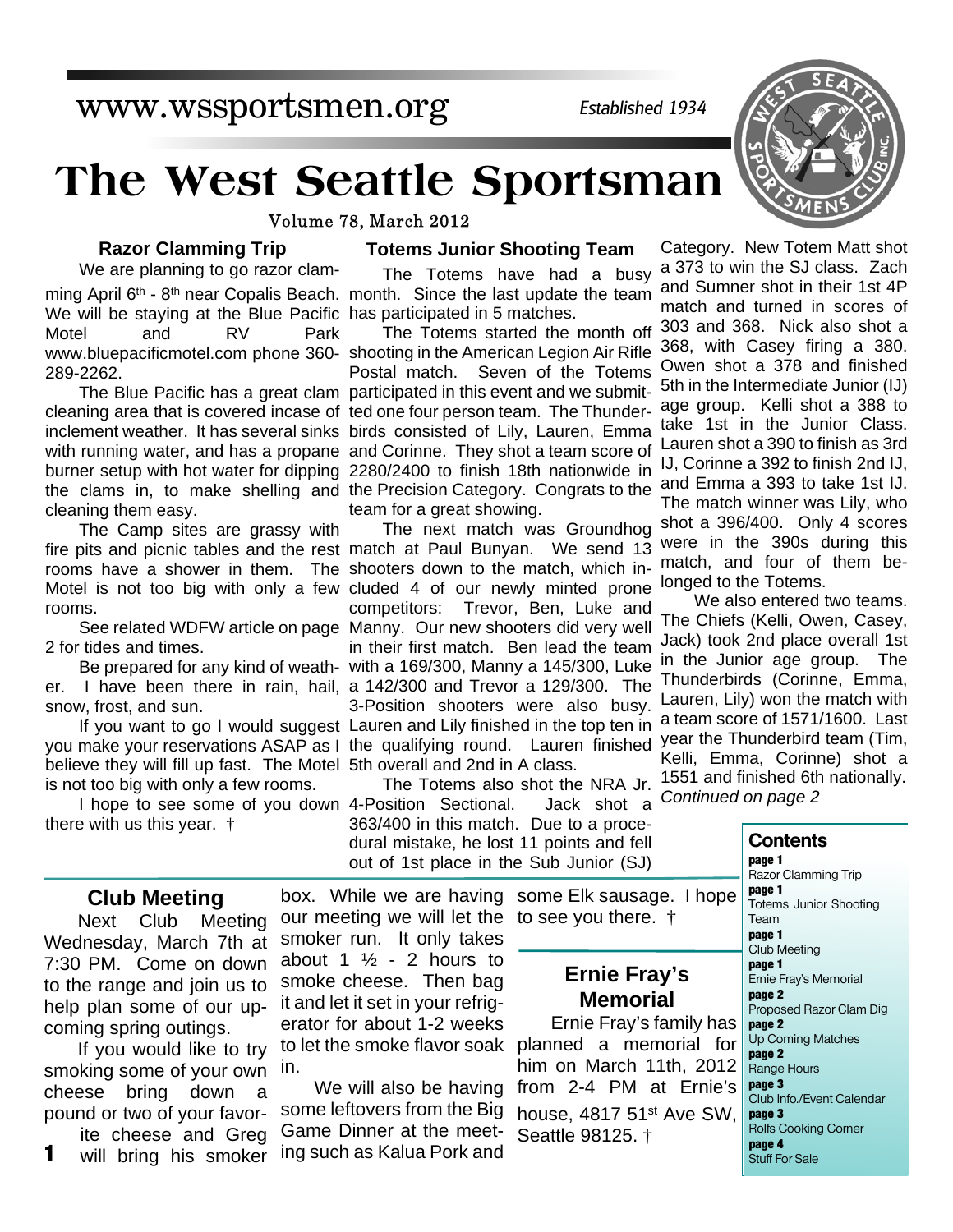# **Razor-Clam Proposed Morning Digs in March & April**

OLYMPIA - Fishery managers are planning a series of morning razor-clam digs in March and April on Washington's ocean beaches so long as marine toxin tests show the clams are safe to eat.

As usual, the final word on beach openings will be announced about a week before each dig is scheduled to start.

"We're announcing tentative dates now so people can get them on their calendars," said Dan Ayres, coastal shellfish manager for the Washington Department of Fish and Wildlife (WDFW). "We'll confirm the dates once the test results are available."

WDFW may announce additional digs in late April and early May at some beaches if enough clams are still available for harvest, Ayres said.

Unlike previous openings this season, all digs planned in the months ahead are timed to coincide with morning low tides. No digging will be allowed on any beach after noon.

Proposed beach openings, along with morning low tides, for upcoming digs are:

March 10, Saturday (7:39 am -0.3.): Long Beach, Twin Harbors, Copalis, Mocrocks

March 11, Sunday (9:28 am - 0.4.): Long Beach, Twin Harbors, Copalis, Mocrocks

March 24, Saturday (8:25 am +0.3.): Long Beach, Twin Harbors, Copalis, Mocrocks

March 25, Sunday (8:59 a.m., +0.3 ft.): Long Beach, Twin Harbors, **Mocrocks** 

April 7, Saturday (7:36 a.m., -1.2 ft.): Long Beach, Twin Harbors, Mocrocks, Kalaloch

April 8, Sunday (8:23 a.m., -1.5 ft.): Long Beach, Twin Harbors, Mocrocks, Kalaloch

April 9, Monday (9:11 a.m., -1.5 ft.): Long Beach, Twin Harbors, Kalaloch

Ayres noted that the dig planned at Copalis on March 24 will coincide with the sixth annual Ocean Shores Razor Clam Festival, which includes a chowder cookoff and other events. Information on the festival is available at http://www.oceanshores.org/

Kalaloch Beach, tentatively scheduled to open April 7-9, has been closed to digging all season due to a low abundance of clams. Located inside Olympic National Park, the beach is managed by the National Park Service in cooperation with WDFW.

Under state law, diggers can take 15 razor clams per day, and are required to keep the first 15 they dig. Each digger's clams must be kept in a separate container.

All diggers age 15 or older must have a valid fishing license to harvest razor clams on any beach. Licensing options range from a three-day razor clam license to an annual combination fishing license, which can be purchased on WDFW's website ( https://fishhunt.dfw.wa.gov ) and from license vendors around the state.

Updated information on razor clam seasons is available on WD-FW's toll-free Shellfish Hotline at (888) 562-5632. †

#### *Totems From page 1*

The Totems also shot in the NRA Jr. Air Rifle Sectional. Nick shot a 326/400 and Casey a 335 which were both solid performances. Jack finished with a 342. The SJ class was won by Matt with a 361/400. Corinne and Lily shot a 360 and 361 respectively. Lauren and Owen both shot a 371. A tie breaker based on the last 10 shots broke the tie, declaring Owen 4th IJ and Lauren 5th. Emma led the team shooting 377 to finish 1st IJ. We submitted 3 teams for this match. The teams finished 1st, 2nd and 3rd in the IJ class.

The big match of the month was the 3-Position Junior Olympic Air Rifle Championship. This match is the qualifier for the CMP Air Rifle National Championships, held in Anniston AL. Eight Totems attended this match and it was a day of personal bests. We submitted two teams into the competition, the Thunderbirds and the Chiefs.

Owen turned in a 552/600 to lead the Chiefs. Nick followed up with with a 546/600, Casey a 534/600 and *Continued on page 4*

### **Range Hours and Activity**

Monday - Small Bore - 6:00 PM, Tuesday - Rifle League, - 6:00 PM Wednesday - Juniors - Contact Joe Matter joe@vashonjrc.com for Junior information and shooting times. Cost: Adult members \$2.00, non- members \$4.00, Juniors \$1.00.

| Up coming Small bore & Air Matches |              |                                               |                         |  |  |  |  |  |
|------------------------------------|--------------|-----------------------------------------------|-------------------------|--|--|--|--|--|
| <b>Dates</b>                       | <b>Place</b> | <b>Match Name</b>                             | <b>Point of Contact</b> |  |  |  |  |  |
| Mar 3                              | Seattle      | Junior 3P Sectional                           | Burr                    |  |  |  |  |  |
| Mar 3-4                            |              | Vancouver State 4P C'ship West & Jr 4P        | Spitzer                 |  |  |  |  |  |
| Mar 10                             | Seattle      | Air Pistol Club Match                         | Cozens                  |  |  |  |  |  |
| Mar 17                             | Seattle      | Junior 3P Air Rifle Sectionals                | Burr                    |  |  |  |  |  |
| Mar 24-25                          | Centralla    | State Junior Indoor C'ship West Shellenberger |                         |  |  |  |  |  |
| Mar 31                             | Seattle      | Cub Match (prone & kneeling)                  | Burr                    |  |  |  |  |  |
| Apr 14-15                          |              | Vancouver 3P Air Rifle Sectionals             | Shadler                 |  |  |  |  |  |
| Apr 14                             | Seattle      | Air Pistol Club Match                         | Cozens                  |  |  |  |  |  |
| Apr 14                             | Tacoma       | Prone Sight-in&Practice Match                 | Carey                   |  |  |  |  |  |
| Apr 28                             | Puyallup     | Junior Intl 3-P PTO                           | Shellenberger           |  |  |  |  |  |
| May 11                             |              | Wenatchee Junior Air Rifle Match              | Shellenberger           |  |  |  |  |  |
|                                    |              | May 12-13 Wenatchee Jr. Outdoor Championship  | Shellenberger           |  |  |  |  |  |

Volume 78, March 2012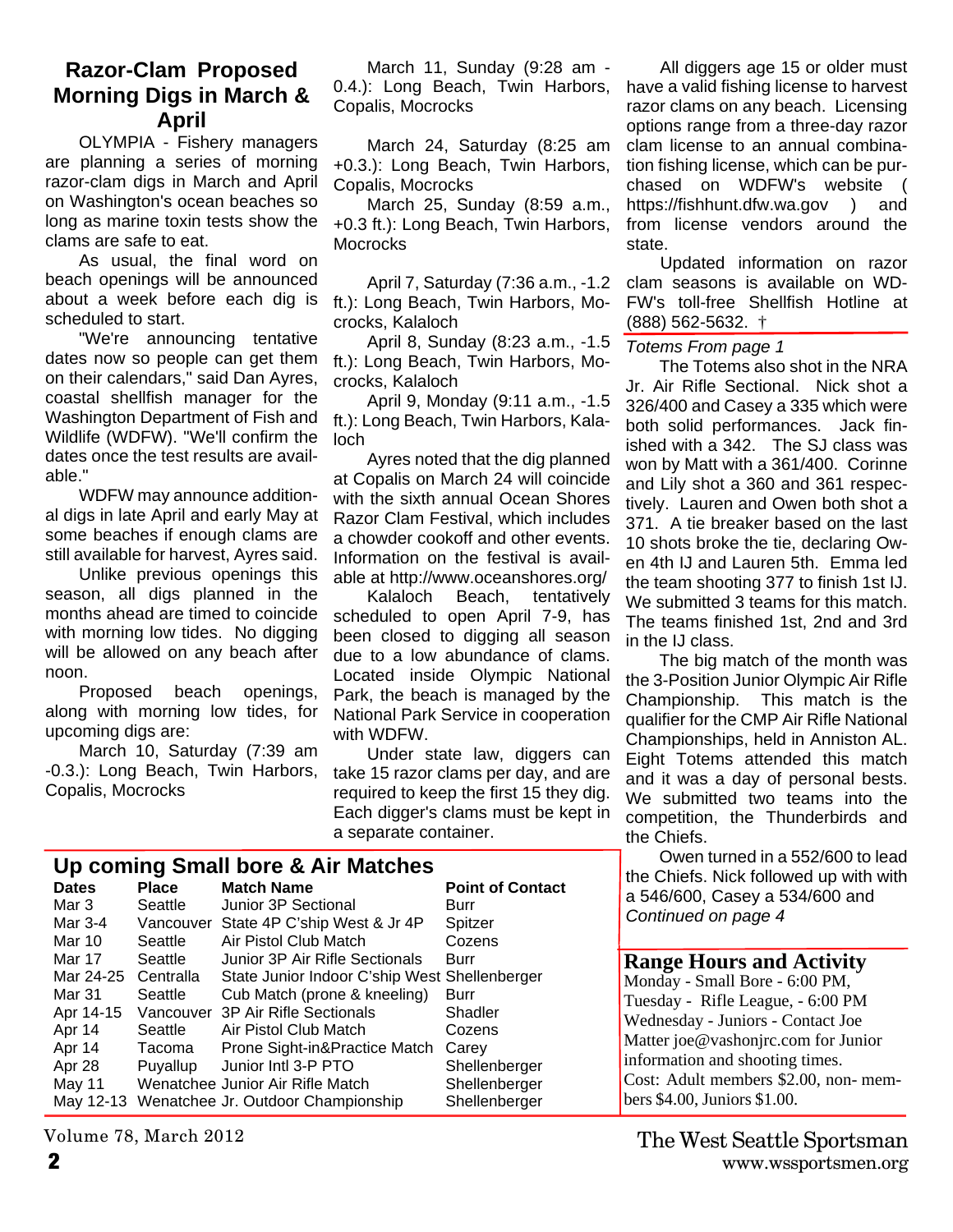# **The West Seattle Sportsmen's Club Sponsors of the Roger Dahl Rifle Training Range**

President – Greg Boyd 206-818-4469 Brian Dunham Fred Burr Vice Pres. – Rick Robbins **Richard George** Frank Novito Secretary – Tony Olszewski 425-226-5643 Tom Kocir Roz & Jerry Mascio Treasurer – Cam Robison<br>Rec. Sec. – Brian Dunham

# **OFFICERS TRUSTEES LIFE TIME MEMBERS**

Contact us at: info@wssportsmen.org



# **Awesome Halibut Dip**

2 Lbs Halibut 2 medium cans or 4 small cans of chopped green chili's 8 oz cream cheese 1 C cheddar cheese 1 C Monterey jack cheese

2 C mayo (best foods)

1 Tbs minced garlic

1 Tbs Jalapeno Juice

Fry/Cook halibut in a little bit of butter ...flake halibut and drain juices. Add with all other ingredients in the crock pot. Heat up and serve with baguette bread and crackers...

This is the basic recipe if you like things a little hotter add some chopped jalapeno's ... I also add a little salt, pepper and Johnny's seasoning

| Flair |  |  |
|-------|--|--|
|       |  |  |
|       |  |  |
|       |  |  |
|       |  |  |

salt... Whatever I have added this comes out to be a smash.

## **E v e n t s C a l e n d a r**

Mar 7th - Club Meeting Mar 21st - Board Meeting Apr 4th - Club Meeting Apr 7th-8th - Razor Clamming Apr 18th - Board Meeting Jun 22nd-24th Bowman Bay Fishing Trip

If you have any ideas for programs to have at the club meetings or any good outing ideas let one of the Officers or Trustees know. You may contact us at: info@wssportsmen.org

| <b>New</b>                                                                                                                                                                                              |  | <b>MEMBERSHIP APPLICATION</b>           | <b>Renewal</b>        |  |  |  |
|---------------------------------------------------------------------------------------------------------------------------------------------------------------------------------------------------------|--|-----------------------------------------|-----------------------|--|--|--|
| <b>WEST SEATTLE SPORTSMEN'S CLUB</b>                                                                                                                                                                    |  |                                         |                       |  |  |  |
|                                                                                                                                                                                                         |  |                                         | Date                  |  |  |  |
|                                                                                                                                                                                                         |  |                                         |                       |  |  |  |
| propagation and conservation of game birds, game animals, and fish in the State of Washington, do hereby apply<br>for membership in the WEST SEATTLE SPORTSMEN'S CLUB and tender herewith the sum of \$ |  |                                         |                       |  |  |  |
| payment of one year's dues.                                                                                                                                                                             |  |                                         |                       |  |  |  |
| "I solemnly swear that I will abide by the Constitution and By-Laws of the West Seattle Sportsmen's Club and                                                                                            |  |                                         |                       |  |  |  |
| help in its up-building and I will not willfully disobey the Game Laws wherever I fish or hunt. I will always be                                                                                        |  |                                         |                       |  |  |  |
| a true sportsman both in the field and to my brother members at all times.                                                                                                                              |  |                                         |                       |  |  |  |
|                                                                                                                                                                                                         |  | If you would like to                    |                       |  |  |  |
|                                                                                                                                                                                                         |  | receive the Club<br>newsletter by email |                       |  |  |  |
| $City$ $City$ $Zip$                                                                                                                                                                                     |  | check here.                             |                       |  |  |  |
|                                                                                                                                                                                                         |  |                                         |                       |  |  |  |
|                                                                                                                                                                                                         |  |                                         |                       |  |  |  |
| (New Only)                                                                                                                                                                                              |  |                                         |                       |  |  |  |
| The West Secttle Sportamen                                                                                                                                                                              |  |                                         | Volume 78, March 2012 |  |  |  |

www.wssportsmen.org **3** The West Seattle Sportsman